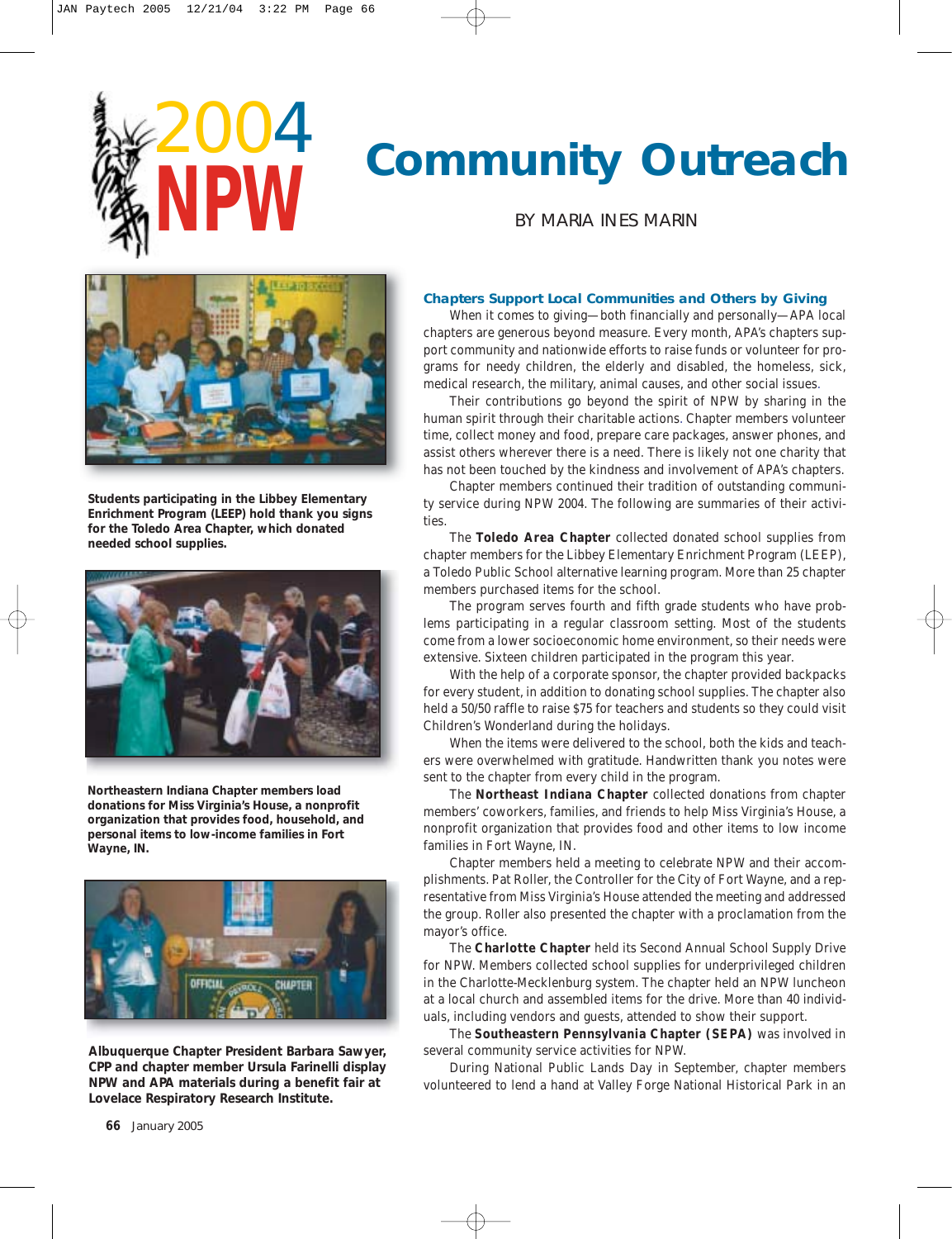effort to preserve America's national parks. Hurricane Ivan hit the area hard that day with heavy rain, yet many brave chapter volunteers still came to help.

Some worked in the pouring rain on projects ranging from mulching trees to wrapping trees with netting to protect them from wild animals. Indoor volunteers (who were more fortunate) helped tag historical items from the park.

Chapter members also volunteered their time on the Labor Day holiday to answer phones and assist with other vital roles during the Jerry Lewis Muscular Dystrophy Association (MDA) Labor Day Telethon, which helps thousands suffering from the neuromuscular disease.

The event was broadcast both locally and nationally. The chapter plugged APA, NPW, and SEPA during the final 10 minutes of the telethon. Despite being a day off for most people, the chapter pulled together some 14 volunteers.

The **Greater Nashville Chapter (GNC)** organized chapter members for the one- and three-mile Walk to Cure Diabetes at Centennial Park in Nashville, TN to support the Juvenile Diabetes Research Foundation (JDRF). The event was the second largest annual fundraiser in Nashville.

Chapter vendor Gresham, Smith & Partners donated money toward the special shirts worn by chapter participants that said, "American Payroll Association GNC supports the Walk to Cure Diabetes for JDRF, NPW 9/6/04 to 9/10/04." NuStone Distributing, Inc. also donated funds toward the purchase of the shirts.

The chapter set up a tent displaying its chapter banner and offered materials to help people understand paychecks and taxes, along with registration/contribution envelopes for JDRF. The chapter gave goody bags to all chapter walkers with recognition coins saying, "You Make Our Team Supreme." Children at the event received NPW balloons.

The GNC had four volunteers serve as team captains to recruit walkers. Through the chapter, 50 walkers signed up to participate. Half of them were chapter members, and the others were coworkers, family, and friends.

The chapter raised \$3,000 for the cause. Optimum Solutions' chapter members held a silent auction to raise an additional \$1,000 for the JDRF.

The **Central Iowa Chapter** conducted a unique charity drive to collect unused prescription eyeglasses. During the September chapter meeting, nearly 50 attendees filled two banker's boxes with donated eyeglasses for those in the community who are unable to afford them.

Chapter members also supported the MDA by participating in the Jerry Lewis Labor Day Telethon in their local area. The telecast was held at Holmes Oldsmobile in Clive, IA. Three breakaway spots from national coverage to local coverage gave the chapter an opportunity to shine. The camera focused on the chapter volunteers at the phone bank for seven minutes. Later, one chapter team member emphasized the missions of the APA and the chapter during an on-camera interview.

The way to people's hearts is through their stomachs, as the **San Diego Chapter** discovered during NPW. Chapter members met at the Ronald McDonald House in San Diego, CA to cook and serve dinner to families residing at the facility, some of whom had children staying at the nearby children's hospital.

The chapter is a regular at the home, bringing food, cooking it, and serving meals at least four times a year, not just during NPW. Chapter members felt a sense of satisfaction knowing they helped parents and families who are facing other concerns and probably hadn't had a home-cooked meal in some time.

At the Children's Hospital of Wisconsin, the **Greater Milwaukee** *(continued on page 68)*



**The Charlotte Chapter held its Second Annual School Supply Drive for NPW as well as a celebration luncheon. Chapter officers pictured with the NPW cake are (left to right): Director of Education Dawn Stevens, CPP; Chapter Coordinator Vicki Bacho, CPP; Director of Hospitality Wanda Parker; Director of Special Events Sheila Ek, CPP; Secretary Joanne Contento, CPP; and Chapter President Cheryl Miller, CPP.**





**Above middle: Braving Hurricane Ivan's rain and wind, Southeastern Pennsylvania Chapter (SEPA) members volunteered at Valley Forge National Historical Park to assist with preservation efforts.**

**Above: SEPA chapter members Jackie Wiley, CPP and Richard Moyle show off their acting talents at historic Valley Forge.**